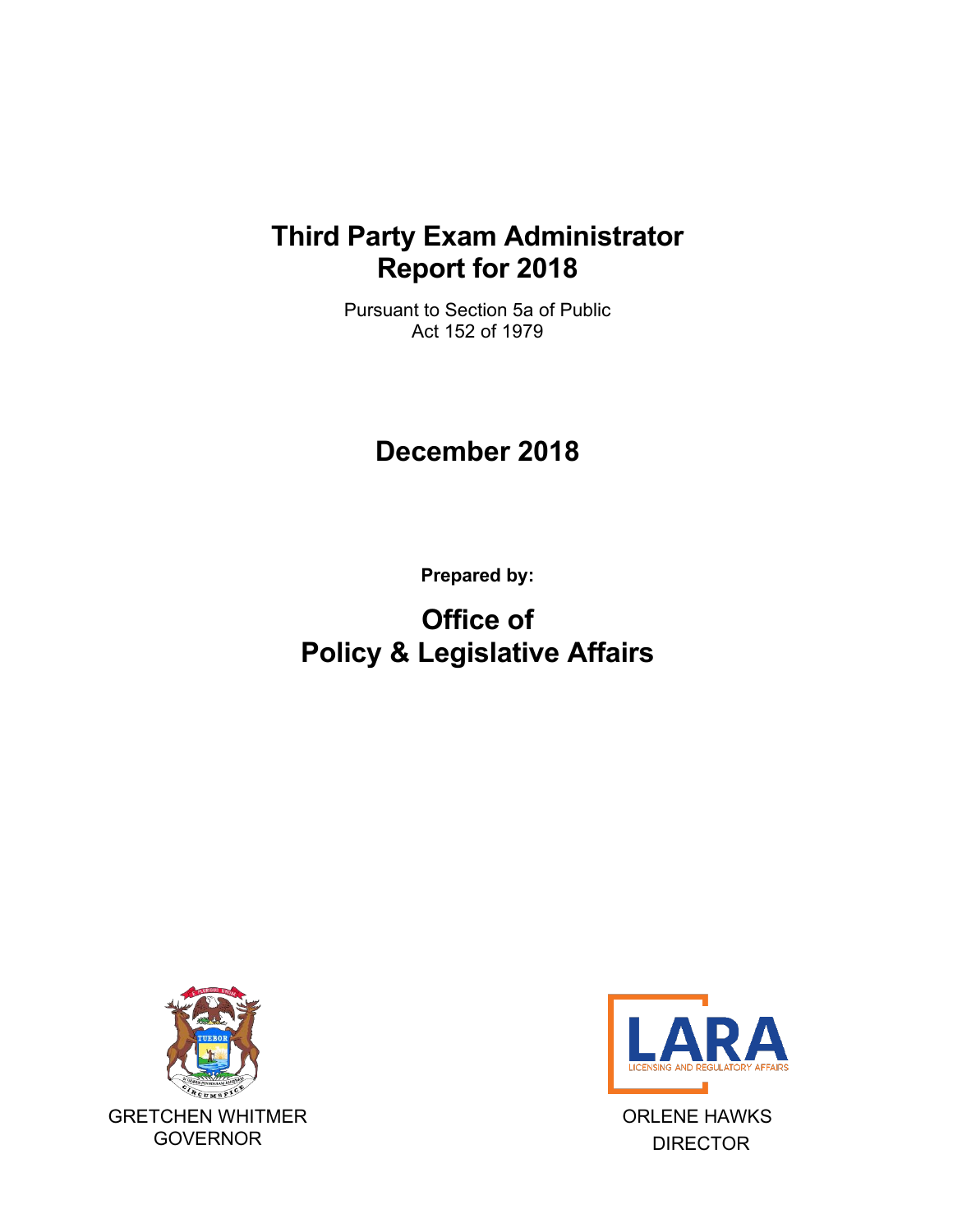### **Executive Summary:**

The *Third Party Exam Administrator Report for 2018* contains reporting requirements which are mandated pursuant to [Section 5a\(1\) of Public Act 152 of 1979.](http://www.legislature.mi.gov/(S(yfgql5jzjssepm3qxw3g0qhd))/mileg.aspx?page=GetObject&objectname=mcl-338-2205a)

Section 5a(1) of Public Act 152 of 1979 requires the following:

#### *Sec. 5a(1) The department shall submit a report each year to the house and senate appropriations committees and the house and senate fiscal agencies for the preceding fiscal year concerning the fees charged by each third party exam administrator for each examination or test conducted by that administrator pursuant to an agreement with the department.*

Pursuant to these requirements, this report has been prepared and issued electronically to the House and Senate Appropriations Standing Committees, as well as the House and Senate Fiscal Agencies, to meet the annual reporting requirements. In addition, this report is also contained online under the following location:

• The 2019 MCL Reports section - Legislative Reports of the Department of Licensing and Regulatory Affairs website at: [www.michigan.gov/laral](http://www.michigan.gov/lara)egreports.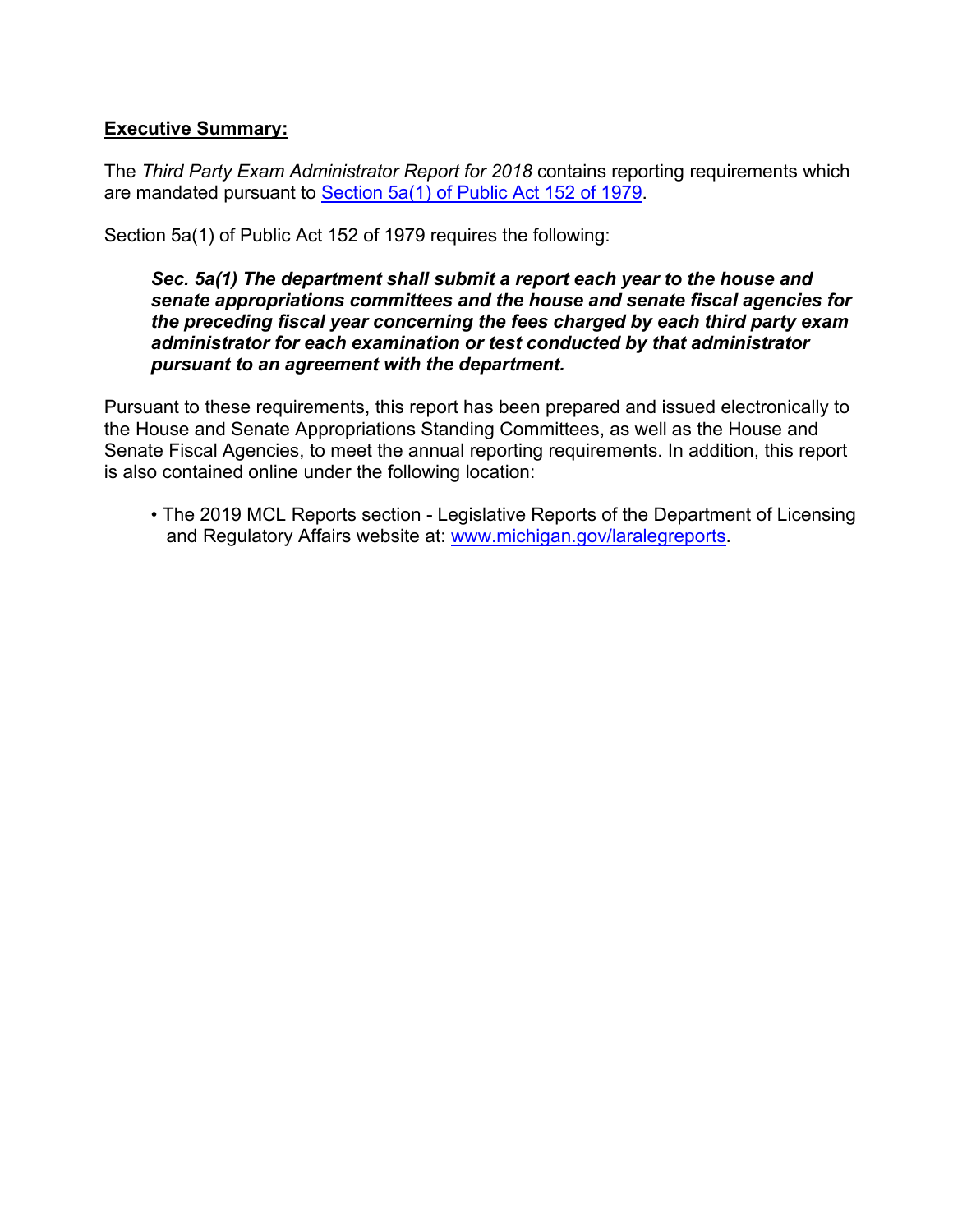| <b>Examination Title</b>                                                                       | Fee  |  |
|------------------------------------------------------------------------------------------------|------|--|
| 1. Residential Builder:                                                                        |      |  |
| a) Business & Law Examination                                                                  | \$69 |  |
| b) Practice & Trade Examination                                                                | \$79 |  |
| 2. Builders' Salesperson                                                                       | \$84 |  |
| 3. Maintenance and Alteration Contractor Trades (M&A):                                         |      |  |
| a) Business & Law Examination                                                                  | \$69 |  |
| b) Basement Waterproofing                                                                      | \$69 |  |
| c) Carpentry                                                                                   | \$69 |  |
| d) Concrete                                                                                    | \$69 |  |
| e) Excavation                                                                                  | \$69 |  |
| f) Gutters                                                                                     | \$69 |  |
| g) House Wrecking                                                                              | \$69 |  |
| h) Insulation Work                                                                             | \$69 |  |
| i) Masonry                                                                                     | \$69 |  |
| j) Painting & Decorating                                                                       | \$69 |  |
| k) Roofing                                                                                     | \$69 |  |
| I) Siding                                                                                      | \$69 |  |
| m) Screen and Storm Sash                                                                       | \$69 |  |
| n) Swimming Pools                                                                              | \$69 |  |
| o) Tile and Marble                                                                             | \$69 |  |
| 4. Barber Instructor Theory Exam                                                               | \$92 |  |
| 5. Instructor for Cosmetology, Electrology, Esthetician, Manicurist, or Natural Hair Culturist | \$92 |  |
| 6. Barber:                                                                                     |      |  |
| a) Theory                                                                                      | \$92 |  |
| b) Practical                                                                                   | \$92 |  |
| 7. Cosmetology:                                                                                |      |  |
| a) Theory                                                                                      | \$92 |  |
| b) Practical                                                                                   | \$92 |  |
| 8. Electrologist:                                                                              |      |  |
| a) Theory                                                                                      | \$92 |  |
| b) Practical                                                                                   | \$92 |  |